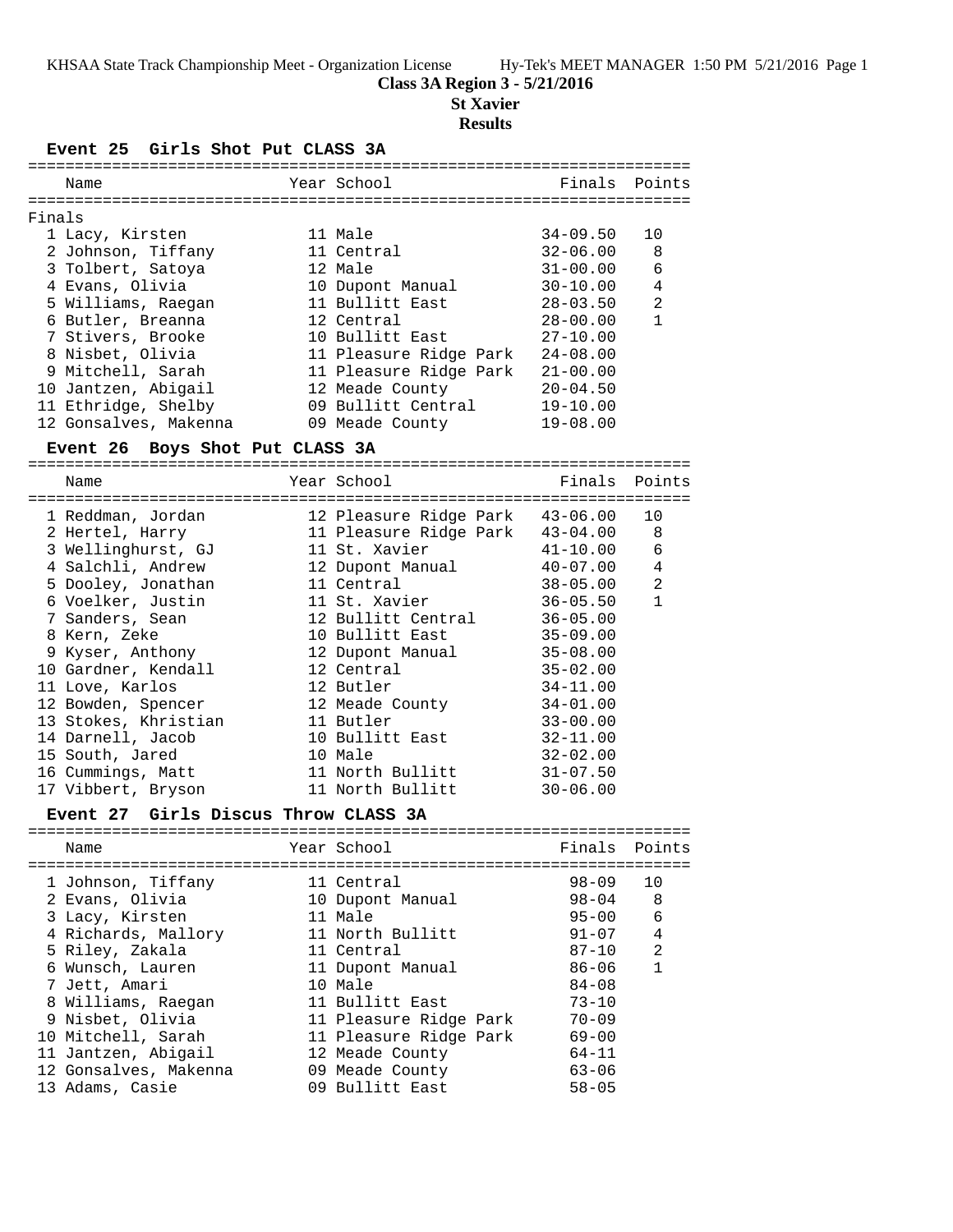**Class 3A Region 3 - 5/21/2016**

**St Xavier**

#### **Results**

### **....Event 27 Girls Discus Throw CLASS 3A**

14 Ethridge, Shelby 09 Bullitt Central 56-07

## **Event 28 Boys Discus Throw CLASS 3A**

======================================================================= Name The Year School The Finals Points =======================================================================

| 1 Parker, Jermiah    | 11 Pleasure Ridge Park | 146-03       | 10             |
|----------------------|------------------------|--------------|----------------|
| 2 Rice, Richard      | 12 Meade County        | $144 - 04$ 8 |                |
| 3 Hertel, Harry      | 11 Pleasure Ridge Park | $135 - 02$   | 6              |
| 4 Sanders, Sean      | 12 Bullitt Central     | $124 - 04$   | $\overline{4}$ |
| 5 Darnell, Jacob     | 10 Bullitt East        | $120 - 01$   | 2              |
| 6 Salchli, Andrew    | 12 Dupont Manual       | $109 - 01$   | $\mathbf{1}$   |
| 7 Gossett, Dalton    | 11 Male                | $106 - 08$   |                |
| 8 Voelker, Justin    | 11 St. Xavier          | $105 - 08$   |                |
| 9 Siegel, Alex       | 12 Bullitt East        | $102 - 00$   |                |
| 10 Cummings, Matt    | 11 North Bullitt       | $98 - 07$    |                |
| 11 Wellinghurst, GJ  | 11 St. Xavier          | $98 - 06$    |                |
| 12 Bowden, Spencer   | 12 Meade County        | $97 - 07$    |                |
| 13 Richards, Jeff    | 09 North Bullitt       | $94 - 10$    |                |
| 14 Kennedy, Chevin   | 11 Dupont Manual       | $78 - 09$    |                |
| 15 Stokes, Khristian | 11 Butler              | $77 - 09$    |                |
| 16 Stafford, Allen   | 09 Central             | $71 - 07$    |                |
| -- Gardner, Kendall  | 12 Central             | FOUL         |                |

## **Event 29 Girls Long Jump CLASS 3A**

======================================================================= Name The Year School The Finals Points ======================================================================= 1 Gibbons, Alexis 12 Butler 19-01.00 10 2 Woods, Aaziyah 11 Central 16-04.75 8 3 Bell, Destiny 12 Male 16-03.50 6 4 Steen, Bria 12 Dupont Manual 15-11.50 4 5 Briggs, Allyse 10 Male 15-08.50 2 6 Deel, Lauren 11 North Bullitt 15-00.25 1 7 Nibitanga, Esperance 09 Butler 14-04.50 8 Smith, Tamia 09 Central 14-03.25 9 Hamm-, Callie 11 Dupont Manual 14-02.75 10 Pugh, Jayla 12 Pleasure Ridge Park 14-02.00 11 Gilbert, Kassi 12 Bullitt Central 14-01.25 12 Watson, Hanna 11 Pleasure Ridge Park 14-00.25 13 Cannon, Mekaiya 08 Bullitt East 13-08.00 14 McDonald, Emily 08 Bullitt East 13-04.25 15 Blevins, Courtney 10 Bullitt Central 11-02.75

### **Event 30 Boys Long Jump CLASS 3A**

======================================================================= Name Tear School Tear School Finals Points ======================================================================= 1 Gentry, Devin 12 Male 21-06.75 10 2 Masterson, Max 11 St. Xavier 20-08.50 8 2nd 20'2.75" 3 Caldwell, Chad 12 Bullitt East J20-08.50 6 2nd 20'1.5" 4 Montgomery, Deion 11 Male 20-07.00 4 5 Boyd, Dametrius 11 Central 19-03.00 2 6 Handley, Anthony 09 Butler 19-02.50 1 7 Skinner, LaVonte 12 Pleasure Ridge Park 19-01.50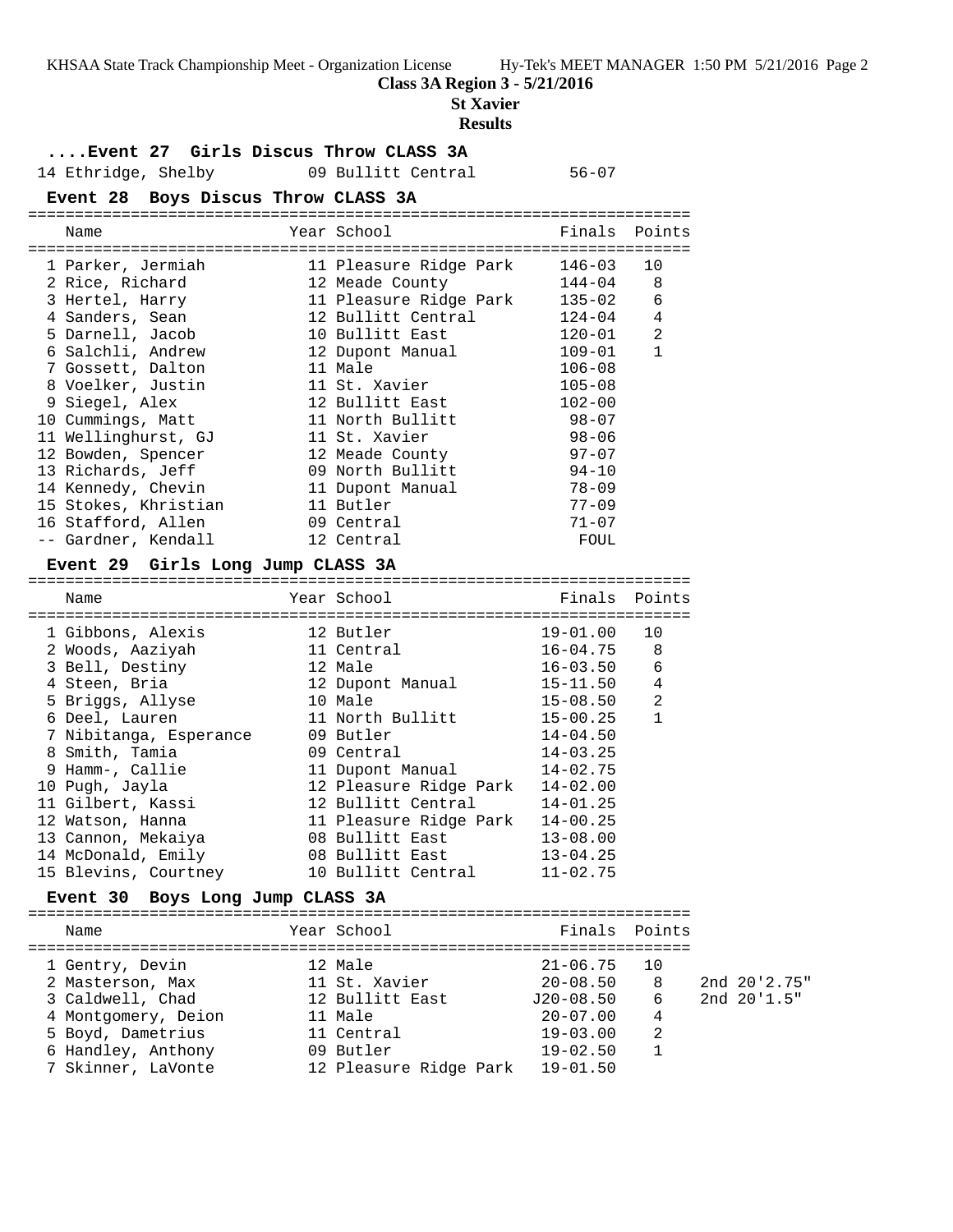**Class 3A Region 3 - 5/21/2016**

**St Xavier**

## **Results**

## **....Event 30 Boys Long Jump CLASS 3A**

| 8 Erwin, Nick       | 09 St. Xavier          | $18 - 10.50$ |
|---------------------|------------------------|--------------|
| 9 Anderson, Anthony | 10 Butler              | $18 - 07.00$ |
| 10 Farris, Keon     | 10 Dupont Manual       | $18 - 03.25$ |
| 11 Bowers, Lewis    | 12 Pleasure Ridge Park | $18 - 02.00$ |
| 12 Coffey, William  | 12 Central             | $17 - 09.50$ |
| 13 Bohr, Matthew    | 10 Bullitt East        | $17 - 07.00$ |
| 14 O'Keefe, Tim     | 10 Bullitt Central     | $17 - 04.50$ |
| 15 James, Dakota    | 09 North Bullitt       | $16 - 05.00$ |

# **Event 31 Girls Triple Jump CLASS 3A**

|   | Name               | Year School            | Finals Points |                |
|---|--------------------|------------------------|---------------|----------------|
|   | 1 Woods, Aaziyah   | 11 Central             | $36 - 04.00$  | 10             |
|   | 2 Vaughn, Chimond  | 10 Male                | $35 - 08.50$  | 8              |
|   | 3 Renick, Saralee  | 10 Dupont Manual       | $34 - 00.50$  | 6              |
|   | 4 Williams, Hadiya | 11 Male                | $33 - 03.75$  | $\overline{4}$ |
|   | 5 Payton, Hailey   | 10 Central             | $31 - 09.75$  | $\mathfrak{D}$ |
|   | 6 Pugh, Jayla      | 12 Pleasure Ridge Park | $31 - 09.00$  |                |
|   | 7 Deel, Lauren     | 11 North Bullitt       | $31 - 00.75$  |                |
| 8 | Hamm-, Callie      | 11 Dupont Manual       | $29 - 10.50$  |                |
|   | 9 Gilbert, Kassi   | 12 Bullitt Central     | $28 - 09.00$  |                |
|   | 10 Cannon, Mekaiya | 08 Bullitt East        | $28 - 05.25$  |                |
|   | 11 Bolling, Hailey | 11 Pleasure Ridge Park | $25 - 03.75$  |                |

# **Event 32 Boys Triple Jump CLASS 3A**

| Name                 | Year School            | Finals       | Points         |
|----------------------|------------------------|--------------|----------------|
| 1 Gentry, Devin      | 12 Male                | $42 - 10.00$ | 10             |
| 2 Montgomery, Deion  | 11 Male                | $41 - 11.50$ | 8              |
| 3 Handley, Anthony   | 09 Butler              | $40 - 08.00$ | 6              |
| 4 Hayden, Shawn      | 12 Pleasure Ridge Park | $40 - 04.50$ | $\overline{4}$ |
| 5 Bronaugh, Donyell  | 12 Pleasure Ridge Park | $39 - 06.25$ | $\mathfrak{D}$ |
| 6 Coffey, William    | 12 Central             | $37 - 05.25$ | 1              |
| 7 Bohr, Matthew      | 10 Bullitt East        | $36 - 11.25$ |                |
| 8 Williams, Ahmad    | 09 Central             | $33 - 01.00$ |                |
| 9 Metcalfe, Colton   | 11 Bullitt Central     | $32 - 10.50$ |                |
| 10 Matthews, Donovan | 08 Meade County        | $30 - 10.00$ |                |
|                      |                        |              |                |

# **Event 33 Girls High Jump CLASS 3A**

| Name                                                                                                                                                                                            | Year School                                                                                                                                                                           | Finals Points                                                                                                                                  |                                                           |                                                    |  |
|-------------------------------------------------------------------------------------------------------------------------------------------------------------------------------------------------|---------------------------------------------------------------------------------------------------------------------------------------------------------------------------------------|------------------------------------------------------------------------------------------------------------------------------------------------|-----------------------------------------------------------|----------------------------------------------------|--|
| 1 Nwosu, Julie<br>2 Pugh, Jayla<br>3 Owens, Jada<br>4 Vaughn, Chimond<br>5 Willis, Taylor<br>6 Bolling, Hailey<br>7 Butler, Breanna<br>8 Jensen, Jordan<br>9 Walden, Amber<br>-- Woods, Aaziyah | 11 Dupont Manual<br>12 Pleasure Ridge Park<br>11 Male<br>10 Male<br>10 Bullitt East<br>11 Pleasure Ridge Park<br>12 Central<br>09 Bullitt Central<br>11 Bullitt Central<br>11 Central | $4 - 10.00$<br>$J4 - 10.00$<br>$J4 - 10.00$<br>$4 - 08.00$<br>$J4 - 08.00$<br>$4 - 04.00$<br>$4 - 02.00$<br>$J4 - 02.00$<br>$J4 - 02.00$<br>ΝH | 10<br>8<br>6<br>4<br>2<br>1<br>$o+1$<br>$xo+0$<br>$xxo+0$ | xo+0 jump off<br>$xo+0$<br>$xo+2$<br>XO<br>$xxo+4$ |  |
|                                                                                                                                                                                                 |                                                                                                                                                                                       |                                                                                                                                                |                                                           |                                                    |  |